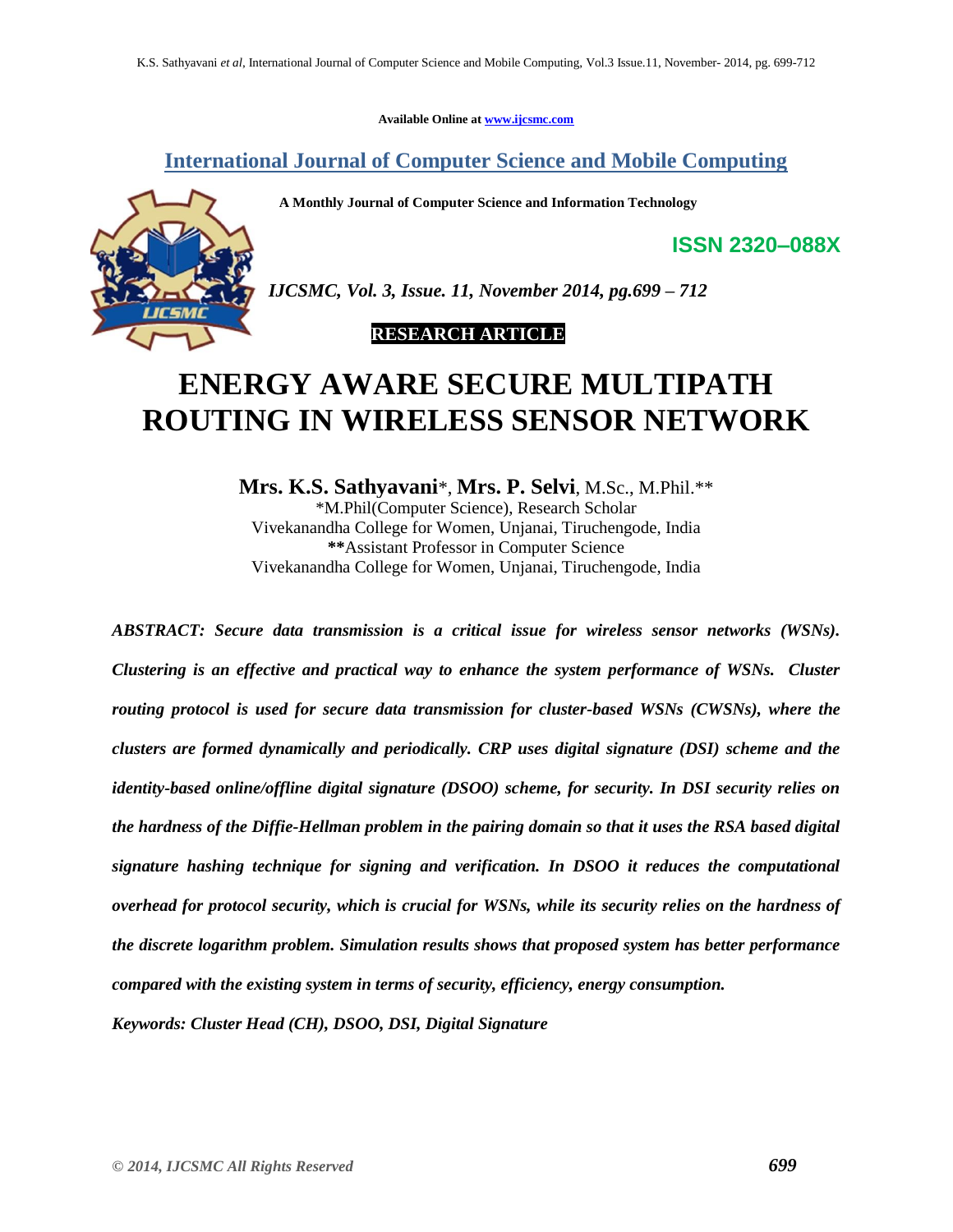## **1. INTRODUCTION**

A wireless sensor network (WSN) of spatially distributed [autonomous](http://en.wikipedia.org/wiki/Autonomous) [sensors](http://en.wikipedia.org/wiki/Sensor) to monitor physical or environmental conditions, such as temperature, [sound,](http://en.wikipedia.org/wiki/Sound) [pressure,](http://en.wikipedia.org/wiki/Pressure) etc. and to cooperatively pass their data through the network to a main location. The more modern networks are bi-directional, also enabling control of sensor activity. The development of wireless sensor networks was motivated by military applications such as battlefield surveillance; today such networks are used in many industrial and consumer applications, such as industrial process monitoring and control, machine health monitoring, and so on.

 Hierarchical clustering in WSNs can greatly contribute to overall system scalability, lifetime, and energy efficiency. Hierarchical routing is an efficient way to lower energy consumption within a cluster, performing data aggregation and fusion in order decrease the number of transmitted messages to the BS. On the contrary, a single-tier network can cause the gateway to overload with the increase in sensors density. Such overload might cause latency in communication and inadequate tracking of events. In addition, the single-tier architecture is not scalable for a larger set of sensors covering a wider area of interest because the sensors are typically not capable of long-haul communication.

Hierarchical clustering is particularly useful for applications that require scalability to hundreds or thousands of nodes. Scalability in this context implies the need for load balancing and efficient resource utilization.

Cluster formation methodology: In most recent approaches, when CHs are just regular sensors nodes and time efficiency is a primary design criterion, clustering is being performed in a distributed manner without coordination.

## **2. LITERATURE SURVEY**

Barreto Et Al. A several new algorithms to implement pairing-based cryptosystems. The algorithm proposed are practical and lead to significant improvement ,for pairing evaluation process and also helps in the improvement of operation such as elliptic curve scalar multiplication and square root extraction. The goal of the system entirely practical and contribute to fill the theoretical gap in the family of curve and they also propose efficient algorithm for the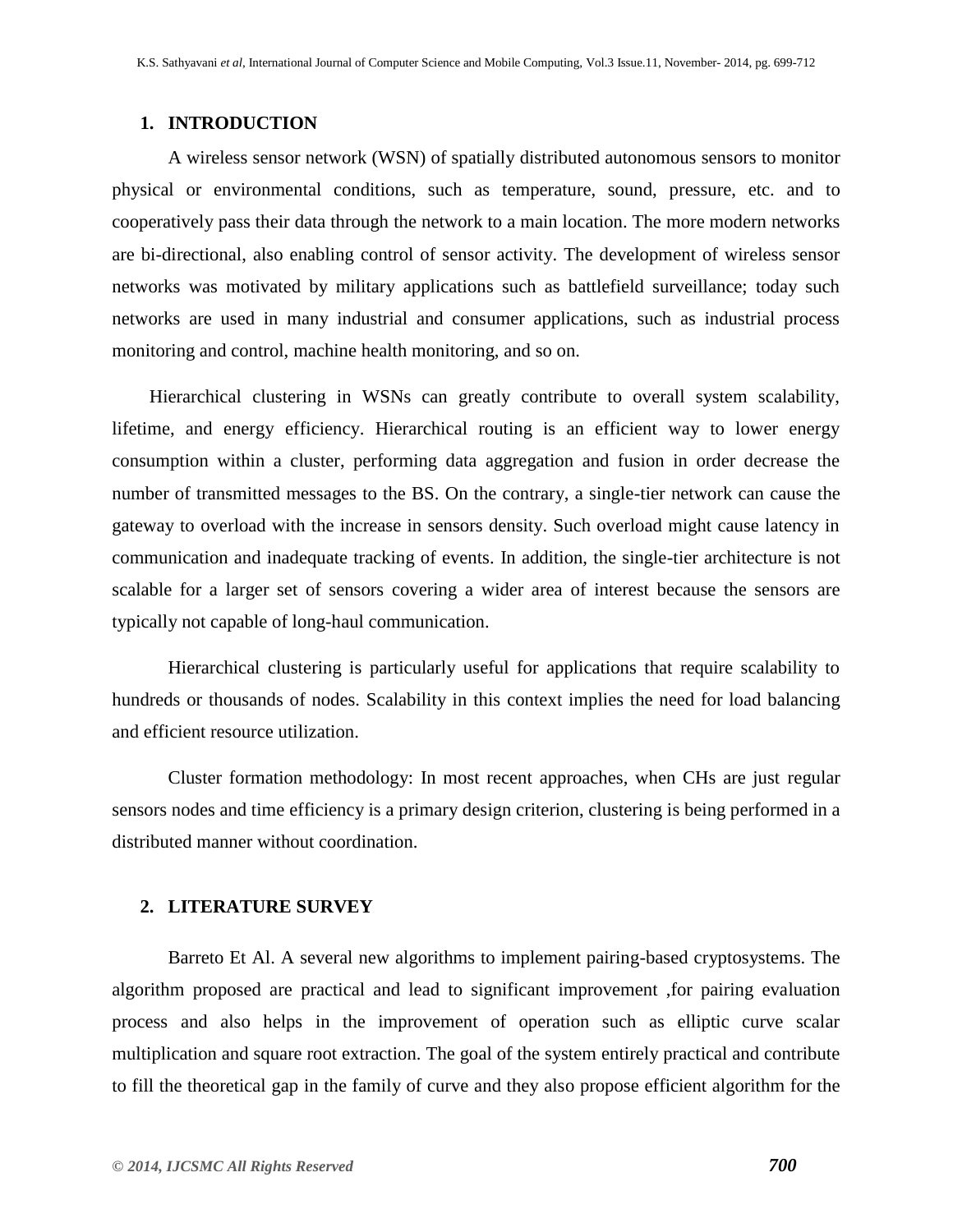arithmetic operation. W. Diffie And M. Hellman. Two kinds of contemporary developments in cryptography are examined. Widening applications of teleprocessing have given rise to a need for new types of cryptographic systems. Yasmin, E. Ritter, And G. Wang. The main contribution of this work is an authentication framework which provides two features; quick authenticated broadcast by sensor nodes and user authentication. Existing broadcast authentication schemes in WSNs do not handle. S. Sharma And S.K. Jena. Routing protocol affects the performance of the network in the form of energy efficiency, security, resiliency and lifetime. So that secure, robust and efficient routing protocol is the basic requirement. S.Even, O. Goldreich, And S. Micali. A new type of signature scheme is used . It consists of two phases. The first phase is performed offline, before the message to be signed is even known. The second phase is performed on-line, once the message to be signed is known, and is supposed to be very fast. A method for constructing such on-line/off-line signature schemes is presented.

## **3. PROBLEM DESCRIPITION**

#### **3.1 EXISTING SYSTEM**

Wireless Sensor networks are vulnerable to security attacks due to the broadcast nature of the transmission medium. Furthermore, wireless sensor networks have an additional vulnerability because nodes are often placed in a hostile or dangerous environment where they are not physically protected. Many data transmission protocols for WSN including the cluster based are vulnerable to number of security attacks. In cluster based protocols since the data aggregation and routing of data depends on CH.so the attacks to the CH can cause serious damage to the network.

Secure data transmission is a critical issue for wireless sensor networks (WSNs). Proposed two secure and efficient data transmission (SET) protocols for CWSNs, called SET-IBS and SET-IBOOS, by using the identity-based digital signature (IBS) scheme and the identity-based online/ offline digital signature (IBOOS) scheme, respectively. ID-based encryption (or identity-based encryption (IBE)) is an important primitive of [ID-based](http://en.wikipedia.org/wiki/ID-based_cryptography)  [cryptography.](http://en.wikipedia.org/wiki/ID-based_cryptography) As such it is a type of [public-key encryption](http://en.wikipedia.org/wiki/Public-key_encryption) in which the [public key](http://en.wikipedia.org/wiki/Public_key) of a user is some unique information about the identity of the user.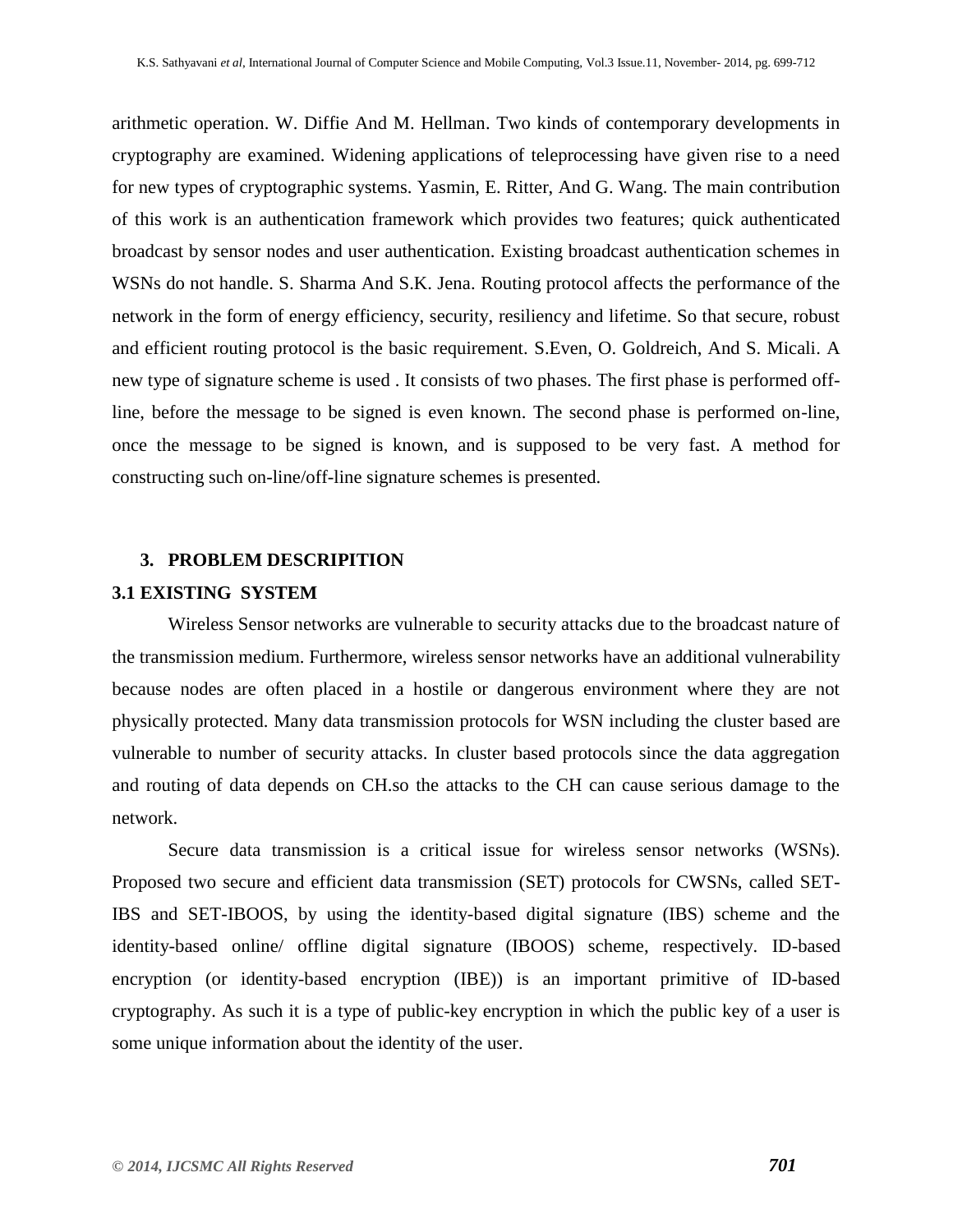## **3.2 PROPOSED SYSTEM**

In the Proposed system clustering and digital signature scheme is implemented for providing energy aware secure multipath routing. Our contribution consists in reducing the control energy for cluster formation by keeping each selected cluster head for more than one transmission round. The proposed algorithm, called Clustering Technique for Wireless Sensor Net-works (CTRWSN) is a self-organizing, dynamic clustering method that divides dynamically, A digital signature is a mathematical scheme for demonstrating the authenticity of a digital message or document.

Digital signatures employ a type of [asymmetric cryptography.](http://en.wikipedia.org/wiki/Asymmetric_key_algorithm) For messages sent through a non-secure channel, a properly implemented digital signature gives the receiver reason to believe the message was sent by the claimed sender.

A digital signature scheme typically consists of three algorithms: A [key generation](http://en.wikipedia.org/wiki/Key_generation) algorithm that selects a private key [uniformly at random](http://en.wikipedia.org/wiki/Uniform_distribution_%28discrete%29) from a set of possible private keys. The algorithm outputs the private key and a corresponding public key.

Various aspects of data transmission in wireless sensors are analyzed . In Learning Phase, rule based learning is analyzed for selecting reliable route and its performance metric is compared with the existing system. Proposed a new protocol scheme DSI is also analyzed for security metric. Finally comparative analysis are made for security, energy-efficiency, performance.

## **ADVANTAGES:**

- Better Confidentiality Protection from unauthorized persons
- Integrity consistency of data
- Availability ensuring access to legitimate users
- Energy-Efficient less power consumption in order to increase network lifetime.

## **4. METHODOLOGY**

## **4.1 DIGITAL SIGNATURE**

A digital signature is a mathematical scheme for demonstrating the authenticity of a digital message or document. A valid digital signature gives a recipient reason to believe that the message was created by a known sender, such that the sender cannot deny having sent the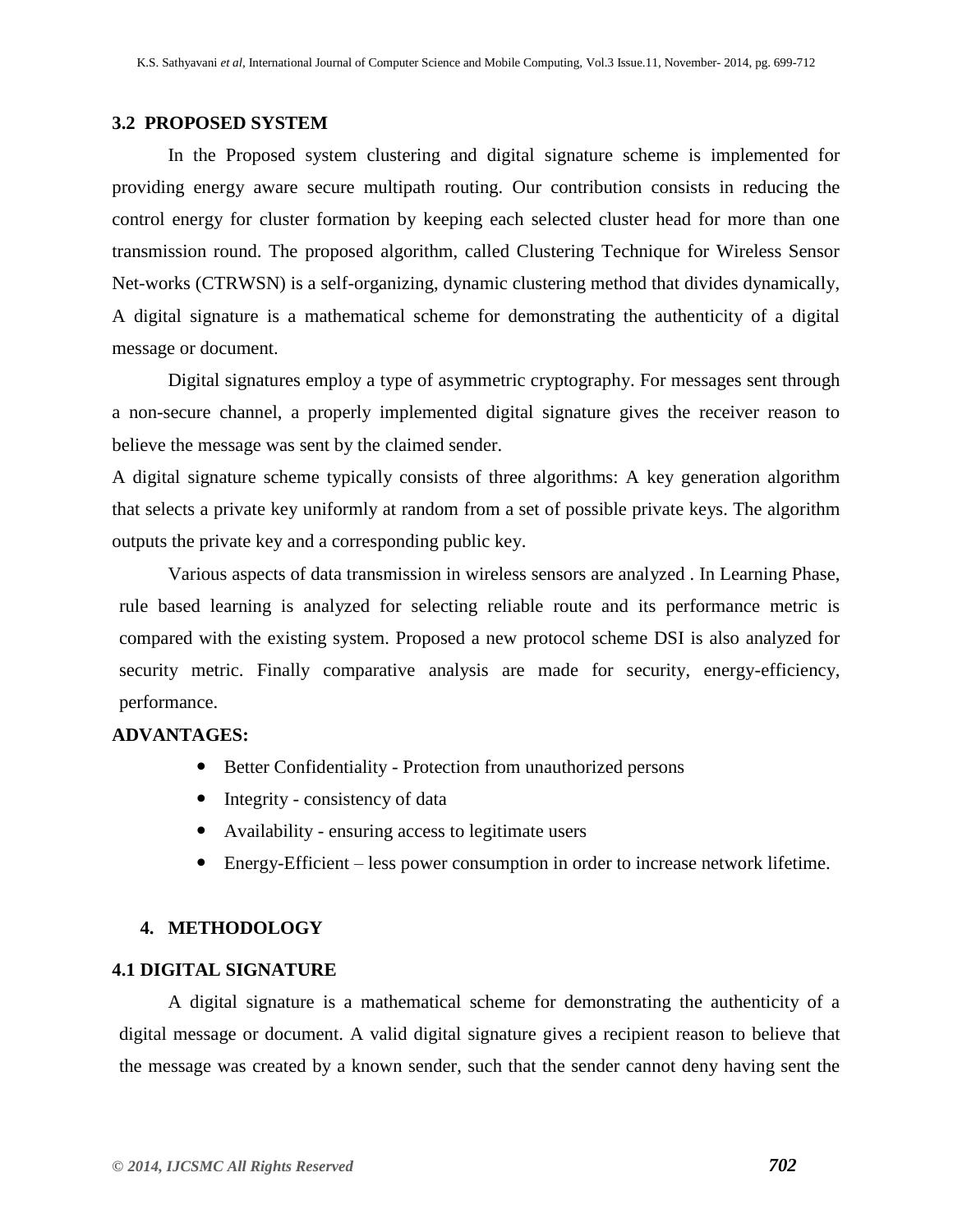message [\(authentication](http://en.wikipedia.org/wiki/Authentication) and [non-repudiation\)](http://en.wikipedia.org/wiki/Non-repudiation) and that the message was not altered in transit [\(integrity\)](http://en.wikipedia.org/wiki/Data_integrity).

## **DIGITAL SIGNATURE SCHEME AND IDENTITY BASED ONLINE AND OFFLINE DIGITAL SIGNATURE SCHEME.**

## **DSA - DIGITAL SIGNATURE ALGORITHM**

## **Key generation**

Key generation has two phases. The first phase is a choice of algorithm parameters which may be shared between different users of the system, while the second phase computes public and private keys for a single user.

## **Parameter generation**

- Choose an approved [cryptographic hash function](http://en.wikipedia.org/wiki/Cryptographic_hash_function) H. In the original DSS, H was always [SHA-1,](http://en.wikipedia.org/wiki/SHA-1) but the stronger [SHA-2](http://en.wikipedia.org/wiki/SHA-2) hash functions are approved for use in the current DSS. The hash output may be truncated to the size of a key pair.
- Decide on a key length L and N. This is the primary measure of the cryptographic [strength](http://en.wikipedia.org/wiki/Cryptographic_strength) of the key. The original DSS constrained L to be a multiple of 64 between 512 and 1024 (inclusive). NIST 800-57 recommends lengths of 2048 (or 3072) for keys with security lifetimes extending beyond 2010 (or 2030), using correspondingly longer N[.\[10\]](http://en.wikipedia.org/wiki/Digital_Signature_Algorithm#cite_note-10) FIPS 186-3 specifies L and N length pairs of (1024,160), (2048,224), (2048,256), and (3072,256)[.\[4\]](http://en.wikipedia.org/wiki/Digital_Signature_Algorithm#cite_note-FIPS-186-3-4)
- Choose an N-bit prime q. N must be less than or equal to the hash output length.
- Choose an L-bit prime modulus p such that p–1 is a multiple of q.
- Choose g, a number whose [multiplicative order](http://en.wikipedia.org/wiki/Multiplicative_order) modulo p is q. This may be done by setting g = h(p–1)/q mod p for some arbitrary h (1 < h < p–1), and trying again with a different h if the result comes out as 1. Most choices of h will lead to a usable g; commonly h=2 is used.
- The algorithm parameters (p, q, g) may be shared between different users of the system.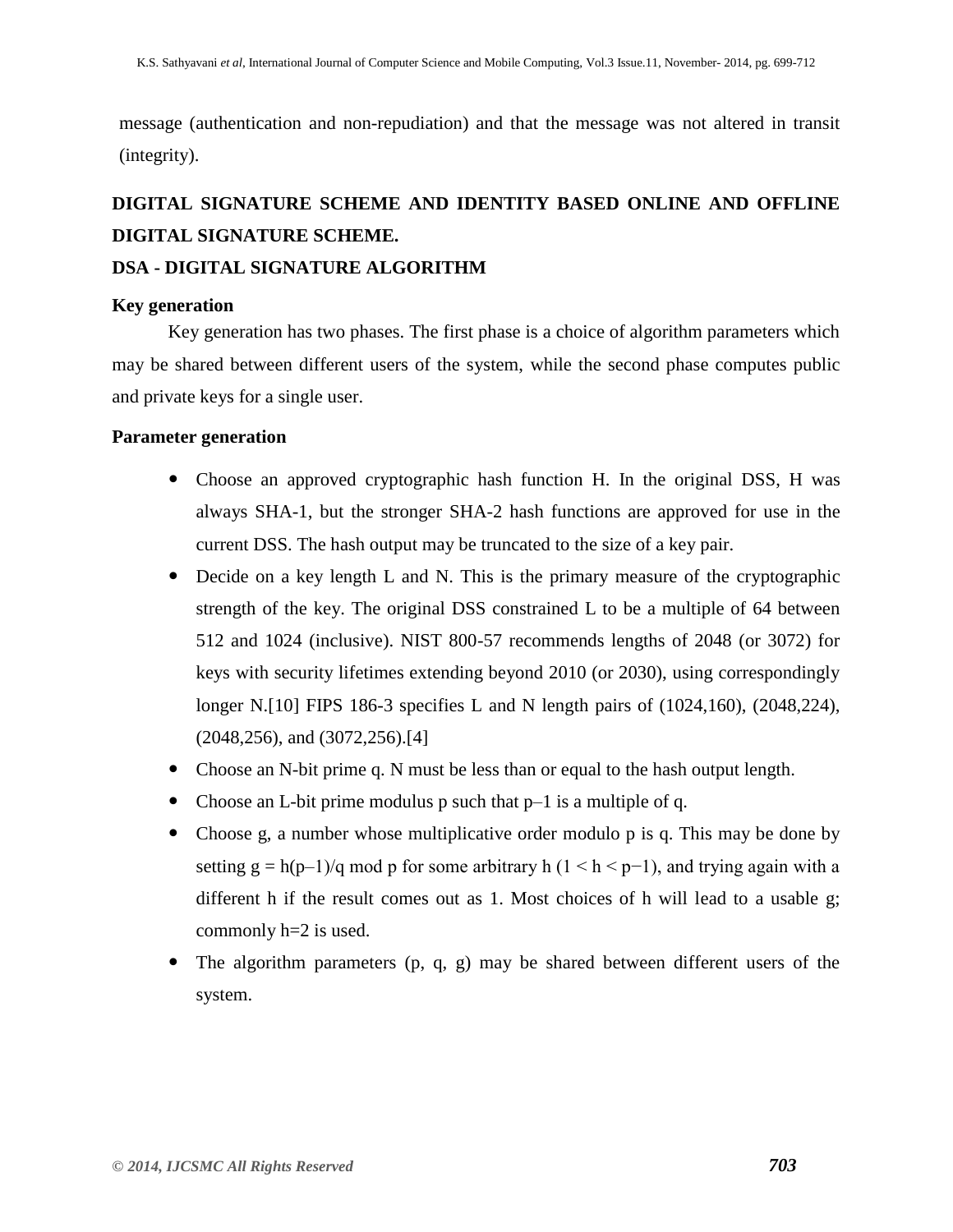## **Per-user keys**

Given a set of parameters, the second phase computes private and public keys for a single user:

- Choose *x* by some random method, where  $0 < x < q$ .
- Calculate  $y = g^x \text{ mod } p$ .
- Public key is  $(p, q, g, y)$ . Private key is *x*.

There exist efficient algorithms for computing the [modular exponentiations](http://en.wikipedia.org/wiki/Modular_exponentiation)  $h^{(p-1)/q}$  mod p and  $g^x$ mod *p*, such as [exponentiation by squaring.](http://en.wikipedia.org/wiki/Exponentiation_by_squaring)

## **Signing**

Let  $H$  be the hashing function and  $m$  the message:

- Generate a random per-message value *k* where  $0 < k < q$ Calculate  $r = (g^k \mod p) \mod q$
- 
- In the unlikely case that  $r = 0$ , start again with a different random k
- Calculate  $s = k^{-1} (H(m) + xr) \bmod q$
- In the unlikely case that  $s = 0$ , start again with a different random k
- The signature is  $(r, s)$

The first two steps amount to creating a new per-message key. The modular exponentiation here is the most computationally expensive part of the signing operation, and it may be computed before the message hash is known. The modular inverse  $k^{-1} \text{mod } q_{\text{is the}}$ second most expensive part, and it may also be computed before the message hash is known. It may be computed using the [extended Euclidean algorithm](http://en.wikipedia.org/wiki/Extended_Euclidean_algorithm) or using [Fermat's little theorem](http://en.wikipedia.org/wiki/Fermat%27s_little_theorem) as  $k^{q-2} \mod q$ 

## **Verifying**

- Reject the signature if  $0 < r < q_{\text{or}} 0 < s < q_{\text{is not satisfied}}$ .
- Calculate  $w = s^{-1} \mod q$
- Calculate  $u_1 = H(m) \cdot w \mod q$
- Calculate  $u_2 = r \cdot w \mod q$
- Calculate  $v = ((g^{u_1}y^{u_2}) \bmod p) \bmod q$
- The signature is valid if  $v = r$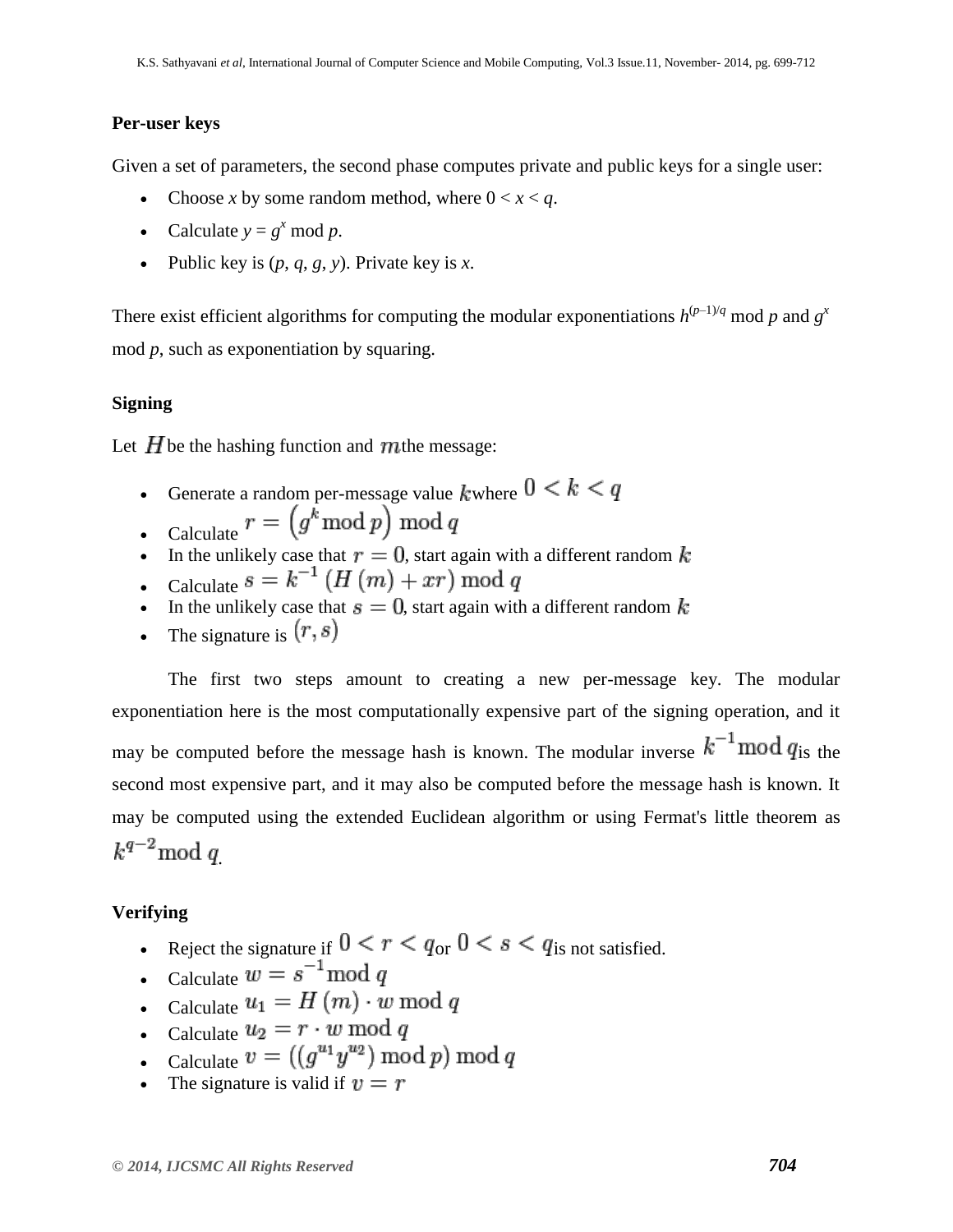## **Correctness of the algorithm**

The signature scheme is correct in the sense that the verifier will always accept genuine signatures. This can be shown as follows:

First, if  $g = h(p-1)/q$  mod p it follows that  $gq \equiv hp - 1 \equiv 1 \pmod{p}$  by [Fermat's little theorem.](http://en.wikipedia.org/wiki/Fermat%27s_little_theorem) Since  $g > 1$  and q is prime, g must have order q.

The signer computes

$$
s = k^{-1}(H(m) + xr) \bmod q
$$

Thus

$$
k \equiv H(m)s^{-1} + xrs^{-1}
$$
  
\n
$$
\equiv H(m)w + xrw \pmod{q}
$$

Since *g* has order *q* (mod p) we have

$$
g^{k} \equiv g^{H(m)w} g^{xrw}
$$

$$
\equiv g^{H(m)w} y^{rw}
$$

$$
\equiv g^{u} y^{u2} \pmod{p}
$$

Finally, the correctness of DSA follows from

$$
r = (gk \mod p) \mod q
$$
  
=  $(gu1 yu2 \mod p) \mod q$   
= v

## **4.2 ALGORITHM DESCRIPTION**

#### **Clustering Algorithm**

Algorithm in clustering:

1) Fixed and remote base station

Nodes homogeneous and energy constrained

Radio channel is symmetric

 $E_A$ - $E_B$ = $E_B$ - $E_A$ 

Sensing rate for all sensors fixed,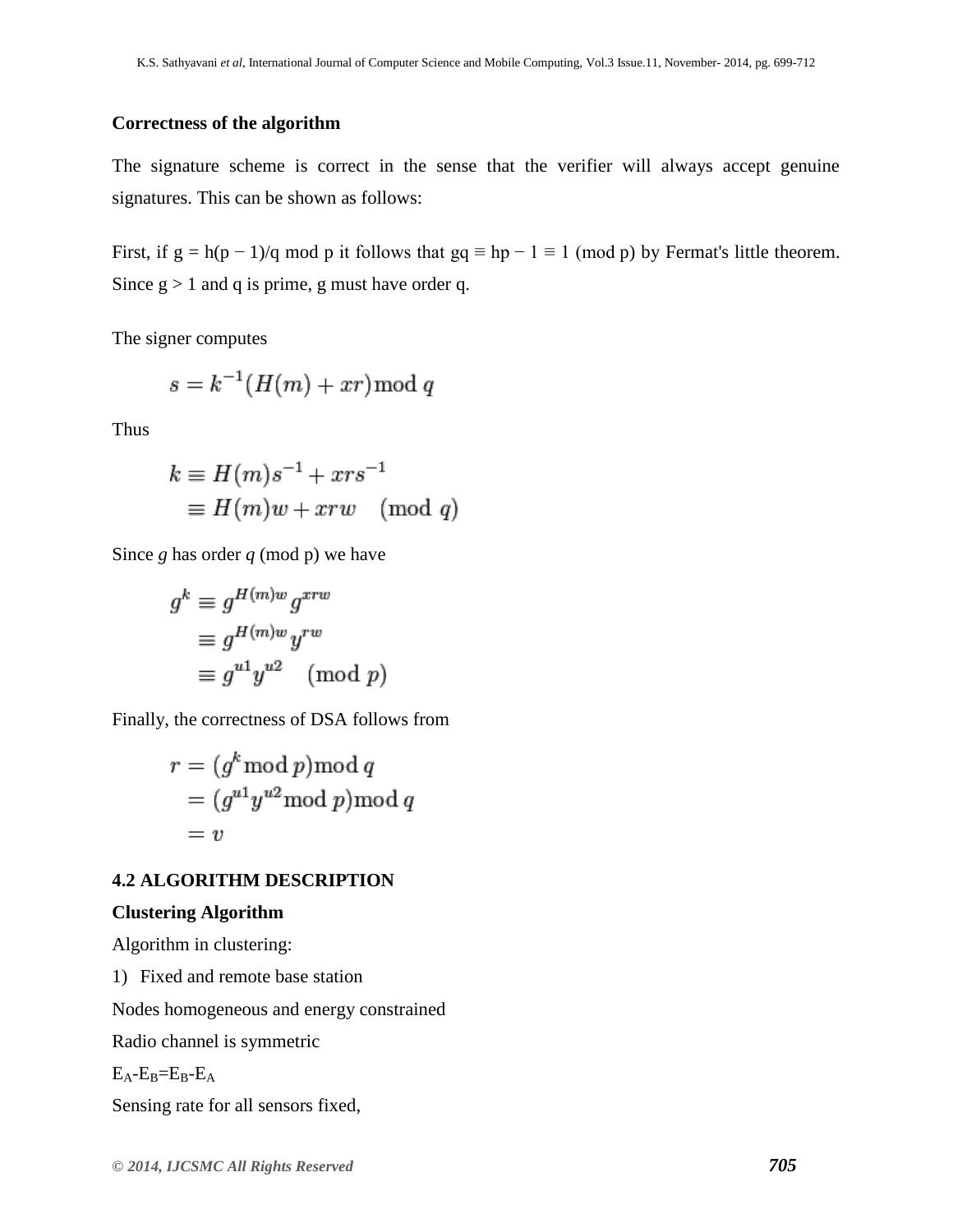CH position rotated among the nodes energy load distributed. Number of active nodes in the network and the optimal number of clusters assumed a priori Nodes join a target number of CHs Node-CH communication-TDMA

2) The below algorithm are used to calculate the transmission energy, denoted as  $ETx(k, d)$ , required for a k bits message over a distance of d,

 $ETx(k, d) = ETx \text{ elec}(k) + ETx \text{ amp}(k, d),$ 

 $=$  Eelec  $*$  k +  $\varepsilon$  amp  $*$  k  $*$  d2.

To receive this message, the energy required is:

 $ERx(k) = ERx$  elec(k) = k \* Eelec,

where ET<sub>x</sub>\_elec is the energy dissipation of transmitter electronics and ER<sub>x</sub>\_elec is the energy dissipation of receiver electronics. ETx\_amp is the energy of the transmitter amplifier.

## **Multipath Construction**

After the Neighbor Discovery phase, each node possesses their neighbor information and then the Multipath Construction phase starts. We assume that the source node location is known to the sink and based on the location of the source the sink starts the route request process. In this the main concept is that, there are two type of nodes primary and alternate. A node is a primary node if it is in the primary path from source to sink else if it is the part of any alternate path then it is the alternate node. As described in the Algorithm 1, the primary nodes find two paths to the source, the primary path and the alternate path. The primary path is built with the best possible neighbor (having the minimum Location Factor(LF))and the alternate path is constructed with the next best neighbor(having the next minimum Location Factor(LF) after the primary path node).The alternate nodes find one single path towards the source node and searches its neighbor table for the node with minimum Location Factor(LF) and will prefer a primary node if possible, this is done to converge the path else the path can diverge from its direction toward the source.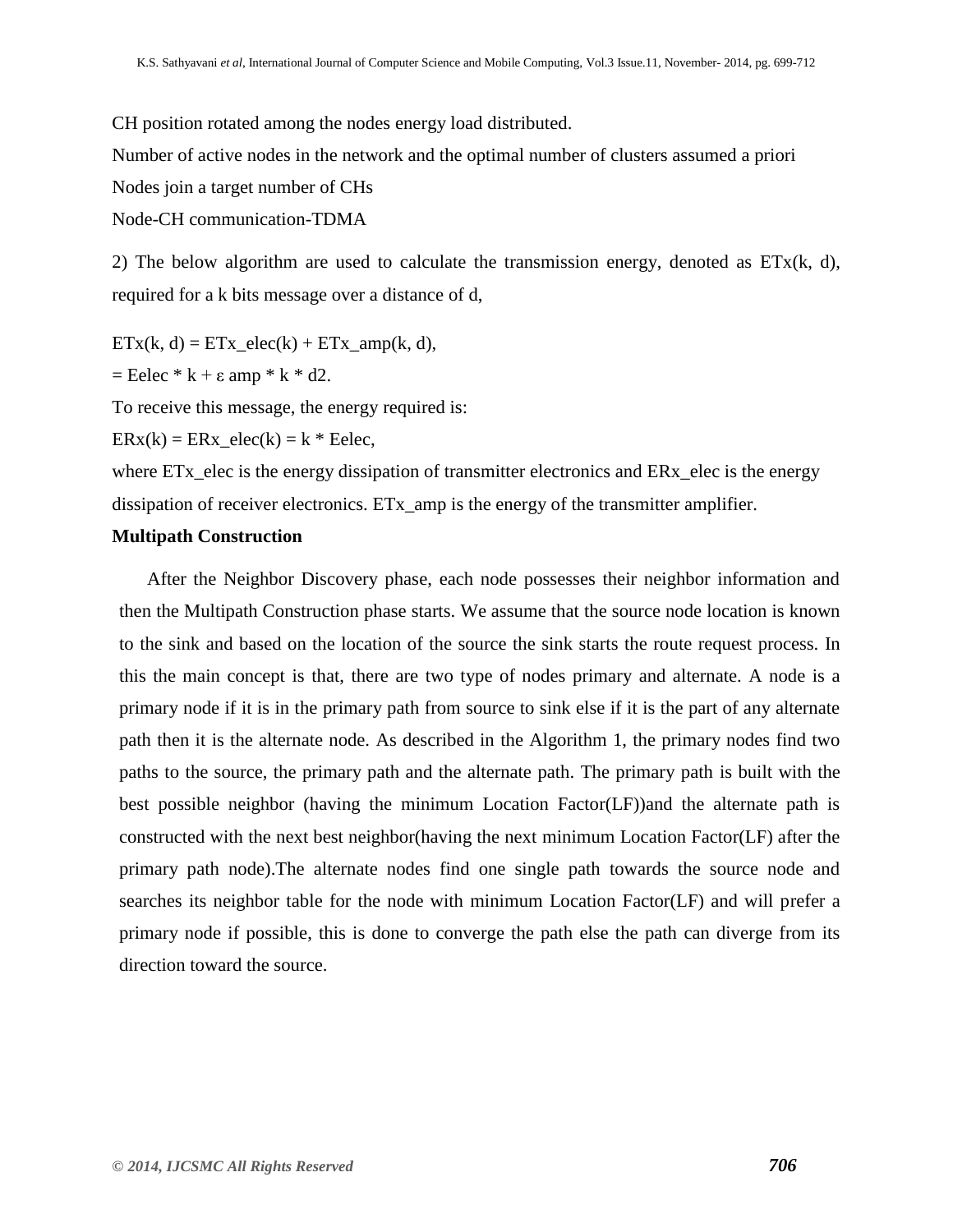## **This Algorithm has two procedures**

## **FindPrimaryPath() andFindAlternatePath()**

Which are repeated till the route request reaches the source node.

**FindPrimaryPath()** : This function is called by both primary and the alternate nodes. If the node is primary node it will broadcast its node type to be primary among its neighbors and search the node with minimum location factor in direction of the source node. In both the above cases the found neighbor nodes can have two possible node types,

- 1. The node can be a primary node
- 2. It can be an alternate node

Else it has not been assigned any node type. If the parent node is a primary node then the node type of the found neighbor in any of the above cases will be changed to primary node.

In case the parent node in an alternate node, the node type of the found neighbor will not change if it has already been assigned a node type, and in case it has not been assigned any node type, the node will be assigned as alternate node.

**FindAlternatePath():** This function is called only by the Primary nodes for finding an alternate path towards the source. It finds the next best node which is called alternate node and add it in its path.

## **MULTIPATH ROUTING ALGORITHM**

## **Multipath Construction**

Input: Set ofnsensor nodes randomly distributed. Output:One primary and multiple alternate paths from source to sink. repeat if(Node==sinknode)then FindPrimaryPath(); FindAlternatePath(); else if(node==P rimary)then FindPrimaryPath(); FindAlternatePath(); else if(node==Alternate)then FindPrimaryPath();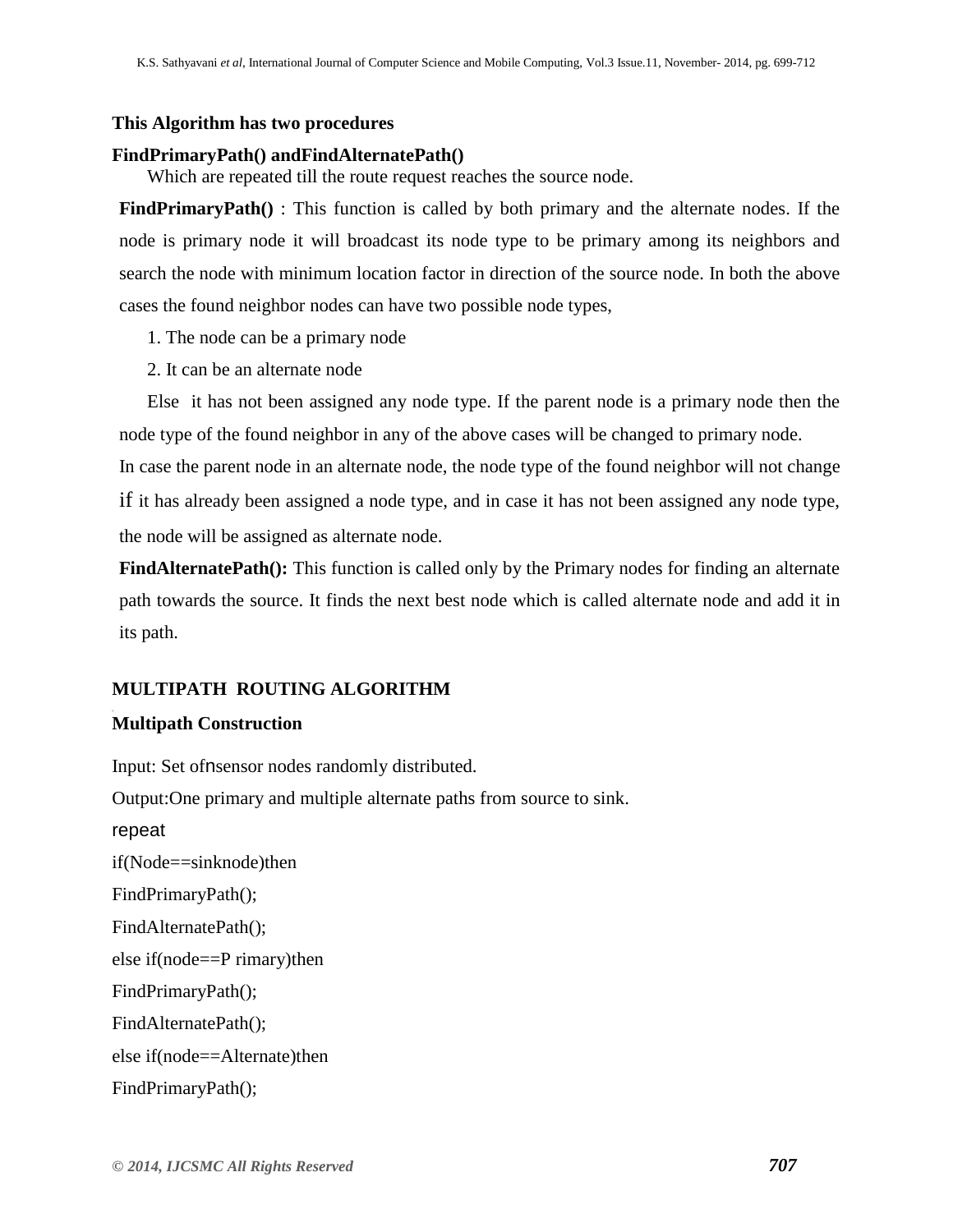end if until(node6=Source) procedure FindrimaryPath() if(node==P rimary)then Broadcast PRIMARY; Search for the best node; node←Primary; end if if(node==Alternate)then Broadcast ALTERNATE; Search for the best node and prefer Primary; if(node6=Primary)then node←Alternate; end if end if end procedure procedure FindAlternatePath() Ifnode==primarythen Search for the next best path node accept Primary; if((node6=P rimary)&&(node6=Alternate))then node←Alternate; end if end if if(node==Alternate)then  $Exit();$ end if end procedure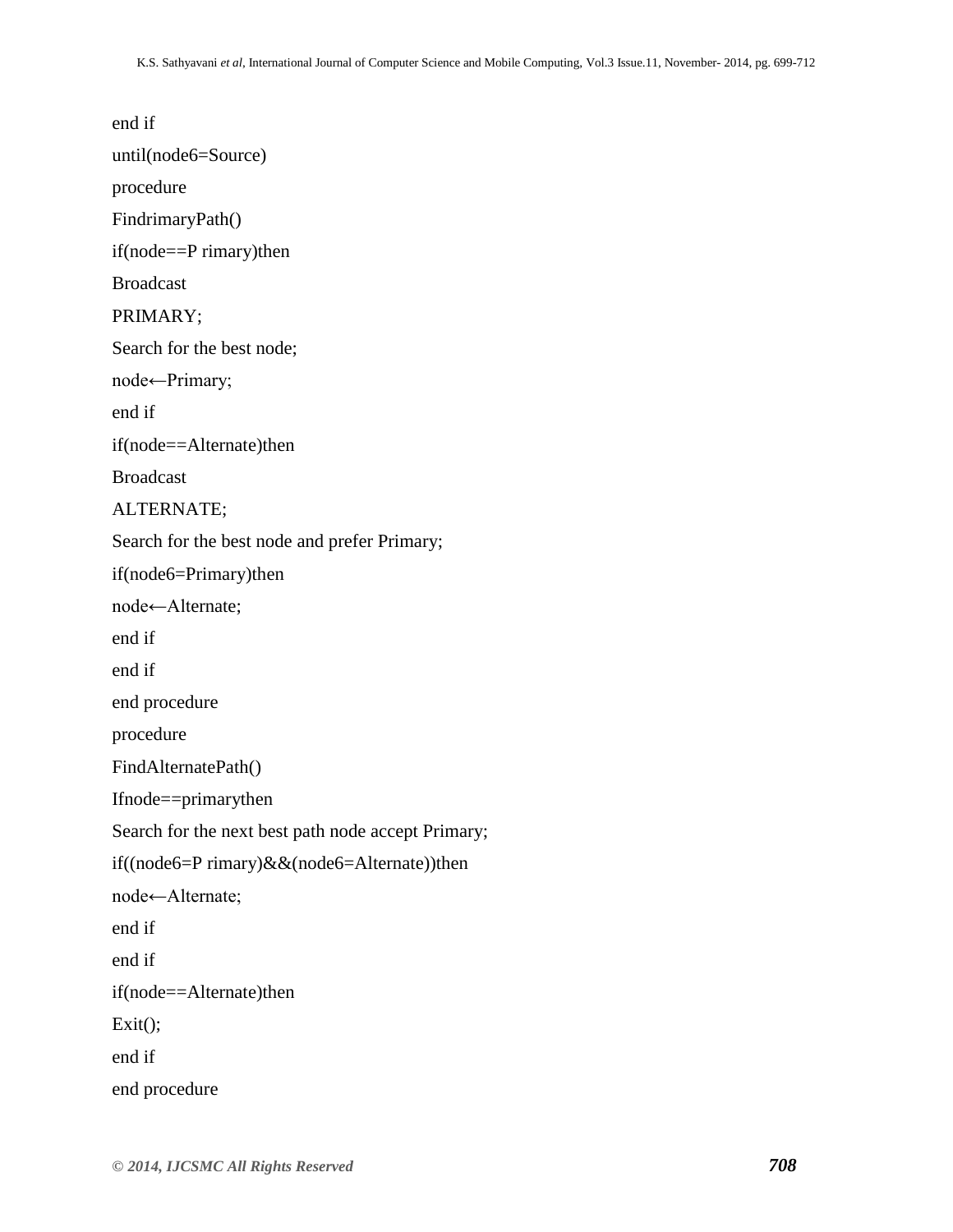## **4.3 IMPLEMENTATION TOOL**

## **NETWORK SIMULATOR**

These compiled objects are made available to the OTCL interpreter through an OTCL linkage that creates a matching OTcl object for each of the C++ objects and makes the control functions and the configurable variables specified by the C++ object act as member functions and member variables of the corresponding OTcl object. It is also possible to add member functions and variables to a  $C_{++}$  linked OTcl object.

## **COMPONENTS**

The components used in NS2 are NS- All in one V2.30 Ns is the object oriented TCL (OTCL) Script interpreter that has a simulation event schedule and network component object libraries and network setup module libraries. In other words to use NS you program in OTCL script language. To run the simulation network the user should write an OTCL. Script language that initiated event scheduler and tells network traffic source went to start and stop transmitting package. Another important tool NAM which is used for Network Animation. X-graph tool is used for plotting the NAM log file.

## **5. EXPERIMENTS AND RESULTS**

The selected CHs now send advertisement messages in the network declaring their presence as cluster heads. Each node now measures the distance from all the cluster heads. The node joins the CH with minimum distance and sends a message to the nearest cluster head.

Each cluster head is responsible for gathering the data from all the nodes in the cluster. When a frame of data from all the members is received, the CH sends the frame to the base station after applying data aggregation.

If the size of the cluster is smaller than the predefined threshold, the cluster merges with the neighboring clusters. With the start of the death of nodes, it is found that there are a lesser number of nodes present in each cluster now.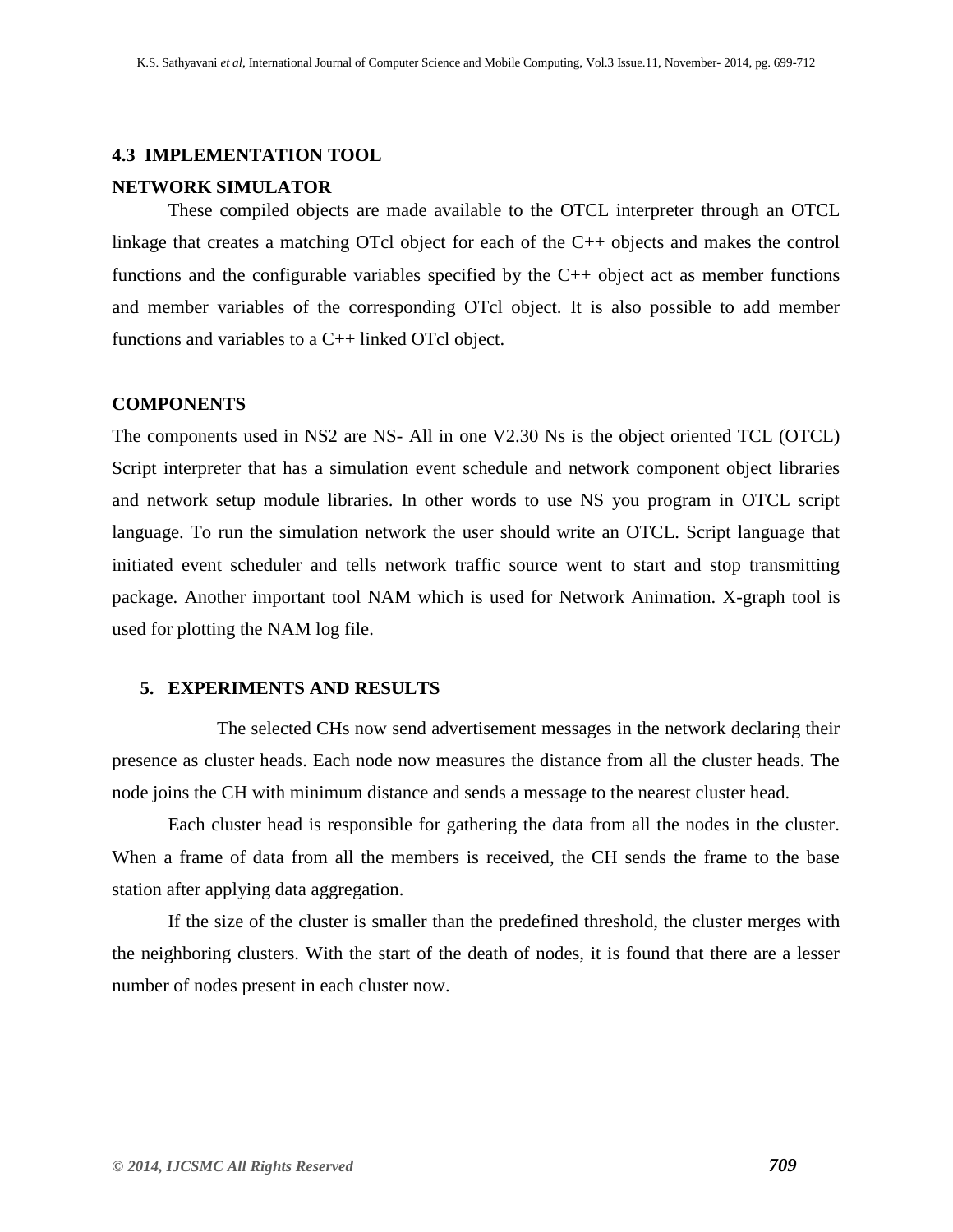

From the above graph, result shows that the total message sizes in different protocols for data transmission. Proposed system has the smallest message size than all the other protocols.



From the above graph, it indicates the balance energy consumption in the network. The results demonstrate that the proposed protocol consume energy faster than existing protocol because of the communication and computational overhead for security .

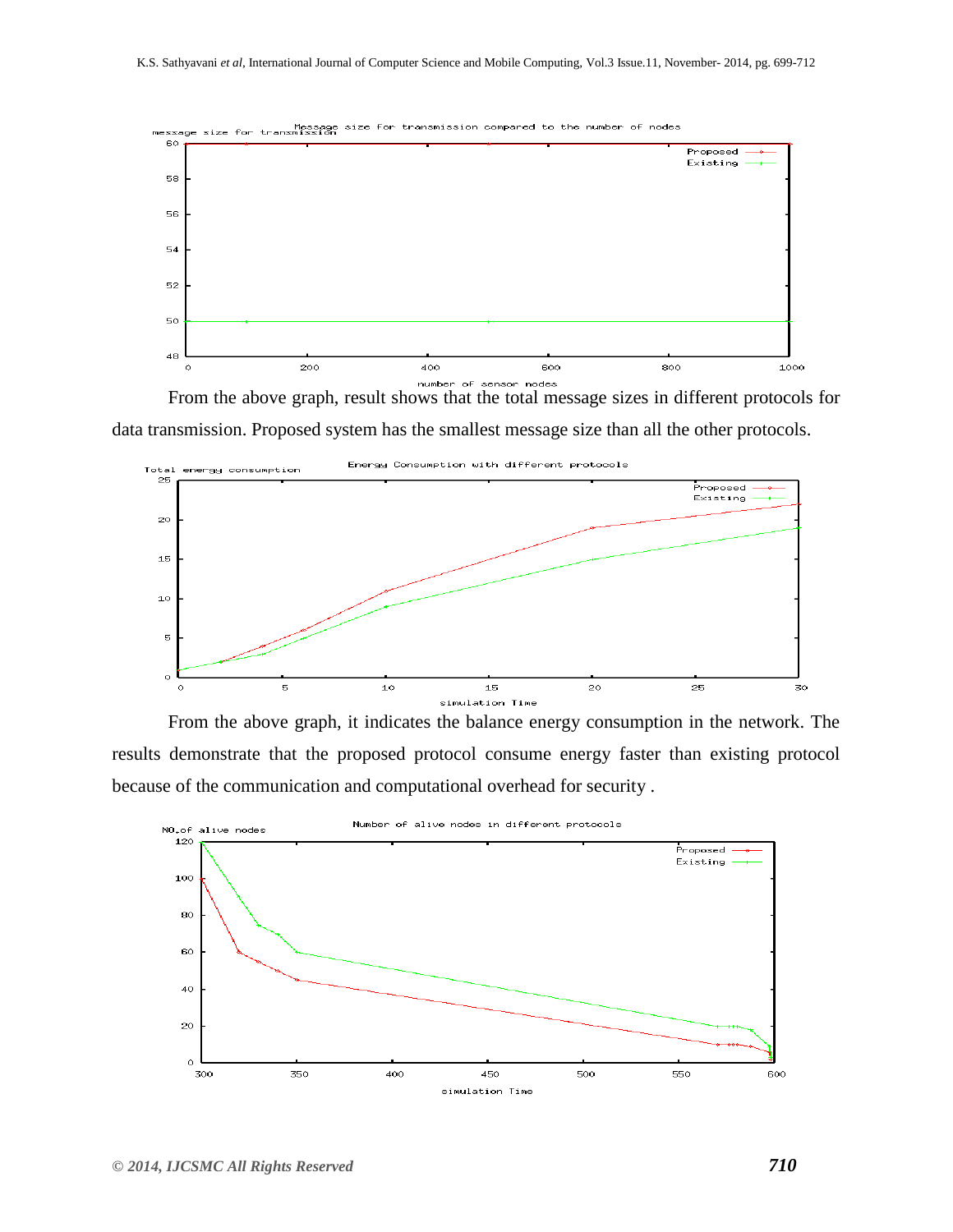From the above graph, shown that the comparison of system lifetime using proposed system and existing system. The simulation results demonstrate that the system lifetime of proposed System is longer than that of existing system.

## **6. CONCLUSION AND FUTURE ENHANCEMENTS**

This dissertation proposed a simple, secured and energy-aware protocol for intrusion detection in WSN. This system proposed two secure and efficient data transmission (SET) protocols for CWSNs, called DSI and DSIOO, by using the identity-based digital signature (IBS) scheme and the identity-based online/ offline digital signature (IBOOS) scheme, respectively. Proposed system is to authenticate the encrypted sensed data, by applying digital signatures to message packets, which are efficient in communication and applying the key management for security. To obtain the energy aware system clustering is implemented and cluster heads are elected depends upon the less energy consumption among the group of nodes within the communication range. After cluster head election the nodes are communicated via Cluster Head. Finally comparative analysis is made for security, energy-efficiency, and performance. Simulation results show that energy-aware, secured data transmission with high level of performance achieved in this system.

The proposed system implements energy aware secure routing is implemented. In the proposed system security is given for authentication purpose to communicate the system. But the system doesn't consider for analyzing about the node behaviors. There may be possible the node may be act as a malicious node or adversary node inside the network. So in future, analyze the node behavior and find whether it is a trusted node or not.

#### **REFERENCES**

- 1. T. Hara, V.I. Zadorozhny, and E. Buchmann, *"***Wireless Sensor Network Technologies for the Information Explosion Era"**, Studies in Computational Intelligence, vol. 278. Springer-Verlag, 2010.
- 2. Y. Wang, G. Attebury, and B. Ramamurthy, **"A Survey of Security Issues in Wireless Sensor Networks,"** IEEE Comm. Surveys & Tutorials, vol. 8, no. 2, pp. 2-23, Second Quarter 2006.
- 3. S. Yi et al., **"PEACH: Power-Efficient and Adaptive Clustering Hierarchy Protocol for Wireless Sensor Networks,"** Computer Comm., vol. 30, nos. 14/15, pp. 2842-2852, 2007.